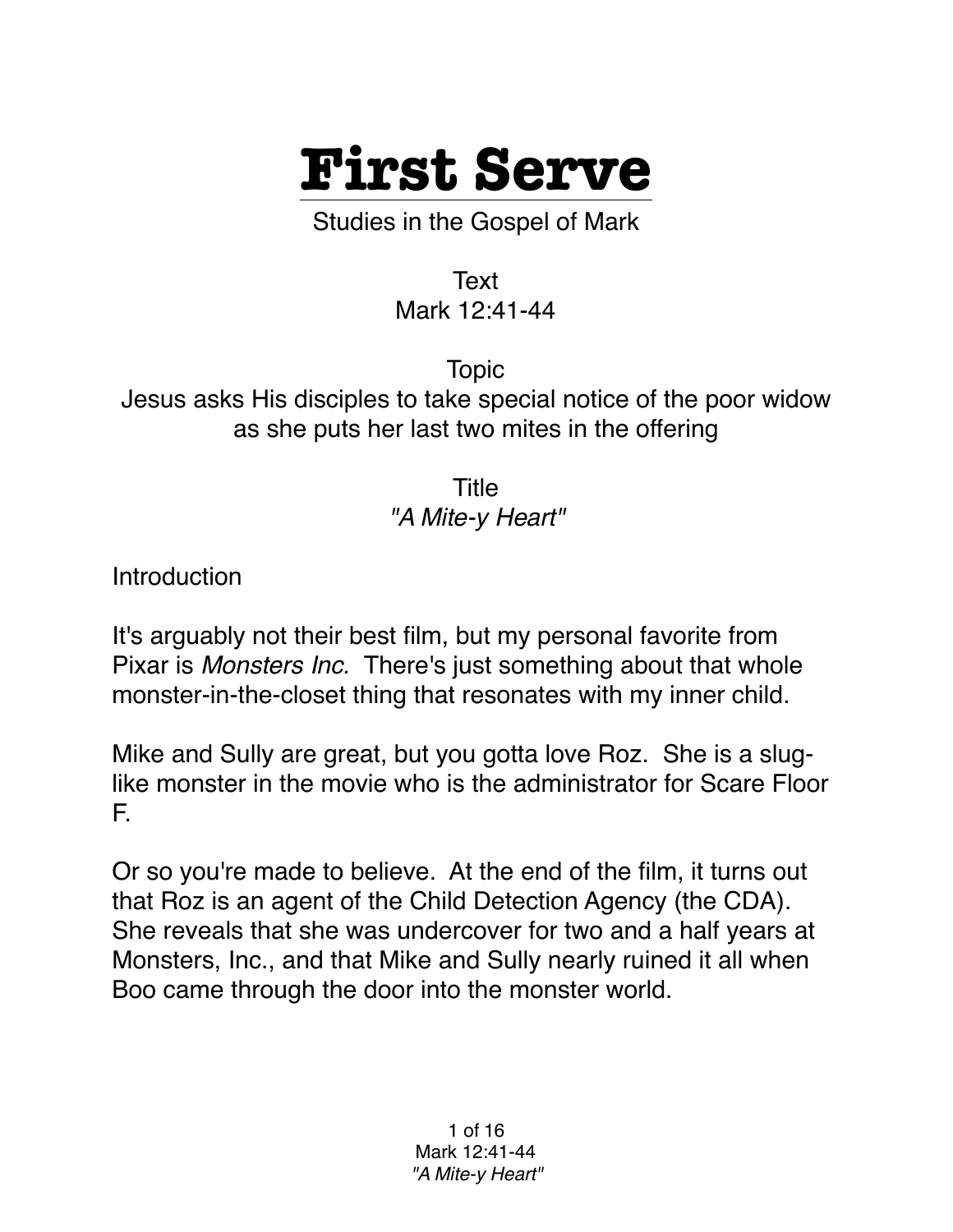All of her lines of dialog are classic, but the most infamous has to be when Roz says to Mike, *"I'm watching you, Wazowski. Always watching."*

I thought of that scene in particular because, in our Bible verses, we find Jesus **watching** as the worshippers in the Temple make their offerings. It's a reminder that Jesus is always watching us, too.

If we're not careful, we can think of Jesus' watching us as if it were Roz-like and creepy. It isn't; it's a blessing, a privilege, and something to get excited about.

Jesus draws our attention to one poor widow, who puts into the offering everything she has. In this short account, and in His brief commentary, Jesus will reveal what He watches to *see* and to *say* about our lives as His followers.

I'll organize my thoughts around two points: #1 Jesus Watches To See What Your Treasure Is, and #2 Jesus Watches To Say Where Your Treasure Will Be.

#1 Jesus Watches To See What Your Treasure Is (v41-42)

People-watching is something we all engage in from time-to-time. Our favorite place to do it is at Disneyland. There's that bench along Main Street, towards the upper end, recessed from the street, that provides the absolute best vantage point to peoplewatch.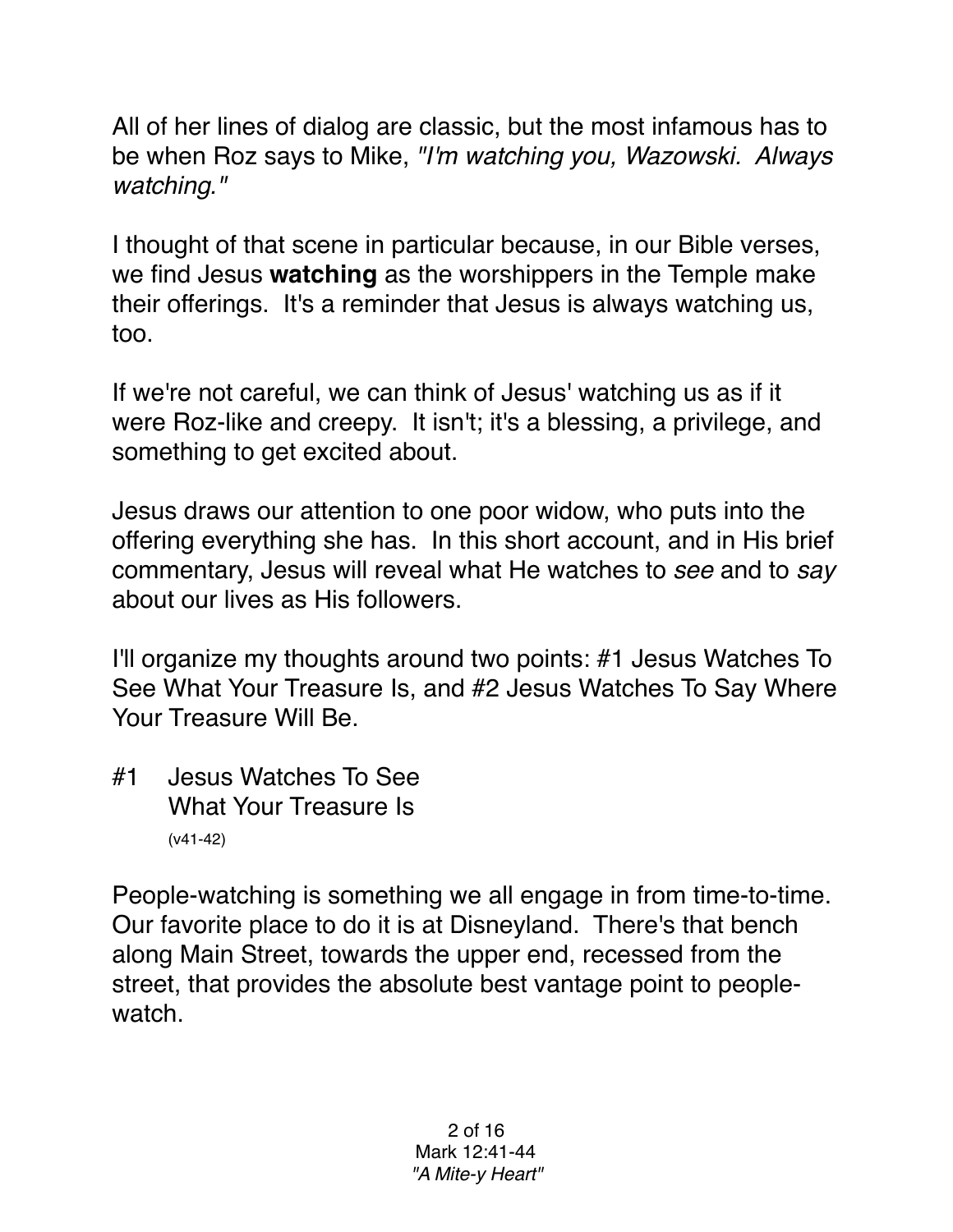Jesus has been teaching in the Temple. It's Passover week, probably Wednesday, and just days before the Last Supper and the Crucifixion. The Lord takes a break... *To watch people make their offerings.*

That fact alone is somewhat startling. Time is short, and therefore every moment is precious. **Yet Jesus determines that the best use of His time is to watch worshippers.**

Whether He knew it by omniscience or by a Word of Knowledge given to Him by the Holy Spirit, the Lord was watching for one particular worshipper: A widow, who would give her entire livelihood.

Mar 12:41 Now Jesus sat opposite the treasury and saw how the people put money into the treasury. And many who were rich put in much.

Jesus had been teaching in what was called the Court of the Gentiles. It was so-called because non-Jews were allowed to gather there. God intended the area to be a place of what we would call evangelism. Gentiles who were seeking God could meet Him there.

The Jews, in general, despised Gentiles. Think Jonah and you'll get the idea. They did not care to see them converted to Judaism.

They had turned the Court of the Gentiles into a marketplace, where they sold pre-approved sacrificial animals, and where they exchanged foreign currency into the currency necessary to make your monetary offering in the Temple.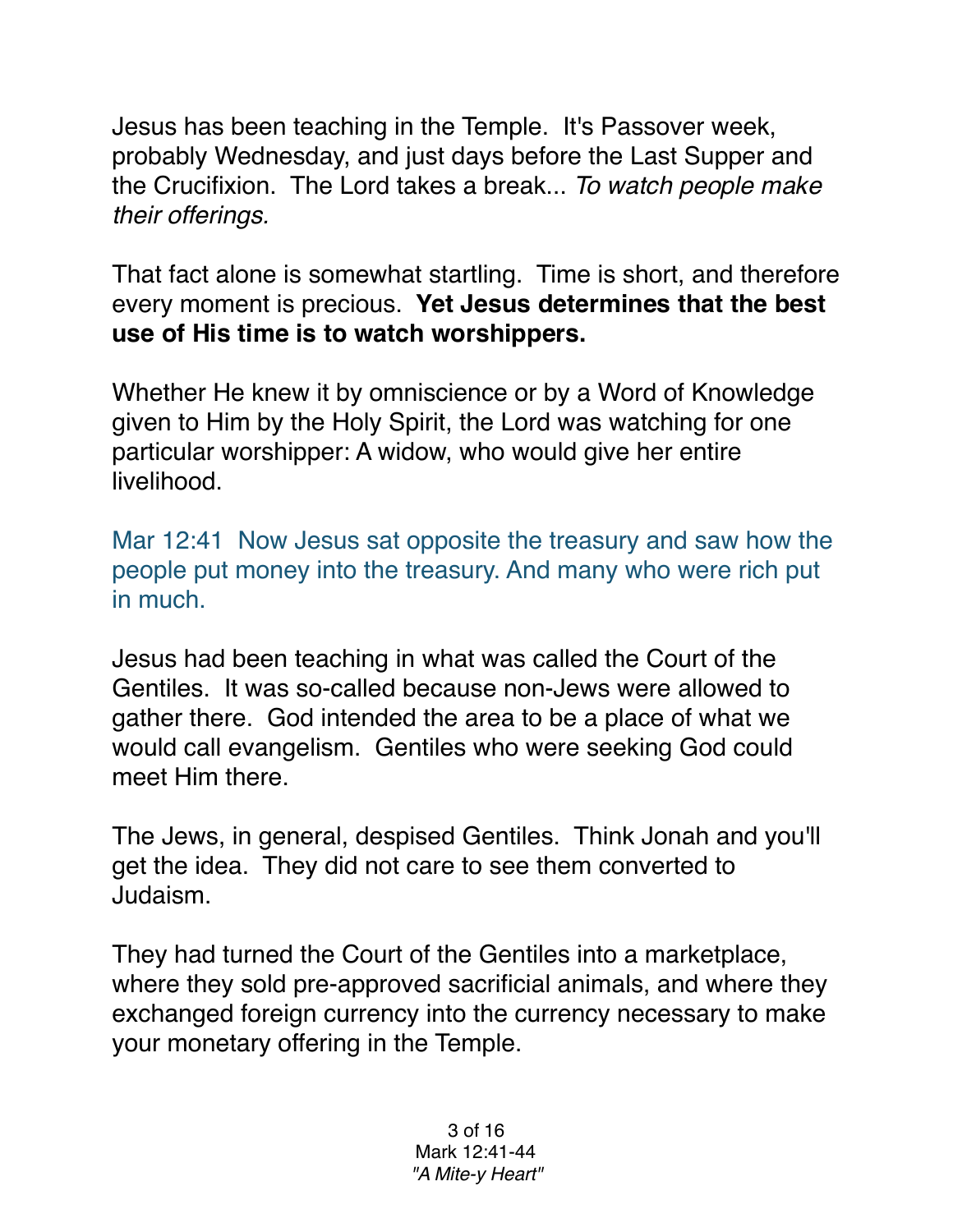The activities made it unwelcome to Gentiles, and impossible for them to learn about God.

That is why Jesus overturned the tables and drove-out the merchandisers. He sought to restore the Court of the Gentiles to its original purpose.

The action in our verses takes place in the next courtyard, The Court of the Women. It was so-called because Jewish women could go there, but no further.

In this court was the treasury, where free-will offerings could be made.

Today the church has a variety of means to receive offerings. Some fellowships restrict giving to the Agape Box (or the Offering Box). Others, like us, utilize the box but also receive an offering as an act of worship during the service.

There are a number of electronic or on-line options for your giving:

- You can have your bank send a check.
- You can make your offering via PayPal.
- Some churches have installed ATM's in their lobby, to encourage you to give.

In the first century Temple, in the treasury, there were thirteen receptacles for receiving contributions. They were chests, but were called Shôphār because of their trumpet-like shape. Each bore an inscription indicating what the money would be used for. On six of them was the inscription, "Freewill-offerings."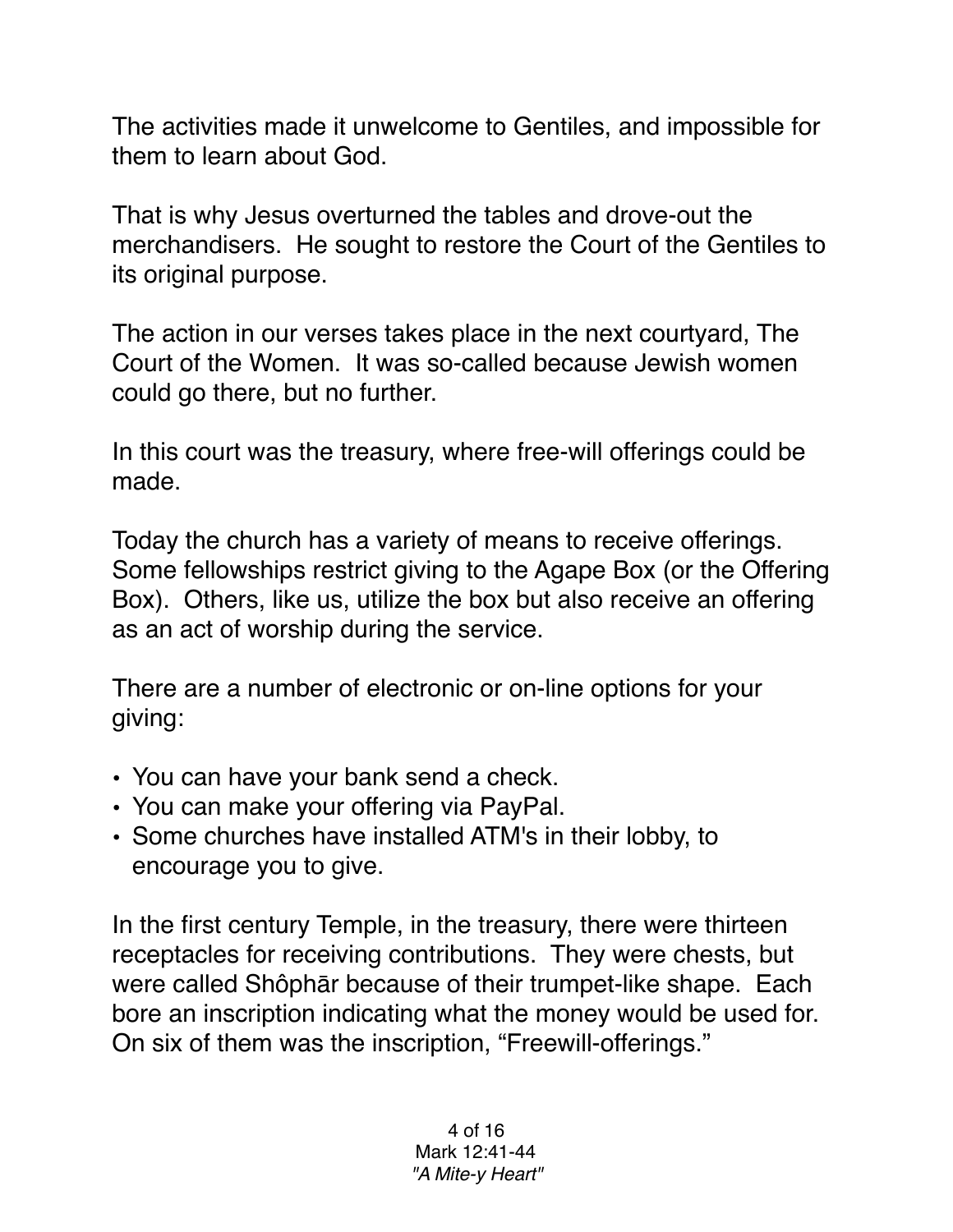The shape and the size and the material used for the opening necessitated putting in just a few coins at a time. Have you used those coin-counting machines? You can only feed so many coins at once; and they make a lot of noise as you do.

At Christmastime we watch the version of Scrooge that stars Mr. Magoo as Ebenezer Scrooge. Famously greedy, at one point he sings a song, saying, "Jingle, jangle, coins when they jingle make such a lovely sound."

If you were paying attention, you could make a pretty good guess as to what type of coins, and how much money, a worshipper put in the Shôphār. Thus the Lord noted that "many who were rich put in much."

We almost instinctively want to criticize the rich for not putting in more. There is no sense of that; not here, anyway. It's simply an observation. Nothing is said about these rich worshippers making a big show about their offering. It would seem that they were sincere in their desire to support the work of the Temple.

They weren't giving sacrificially, but they were contributing.

We're going to see that these verses are not about money; not really. But since they describe giving, I think a word or two about it is appropriate.

Don't worry; your wallet is safe. We are not going to take a second offering.

Giving ought to be a joyful, freely chosen activity, whose amount and regularity is determined between you and the Lord.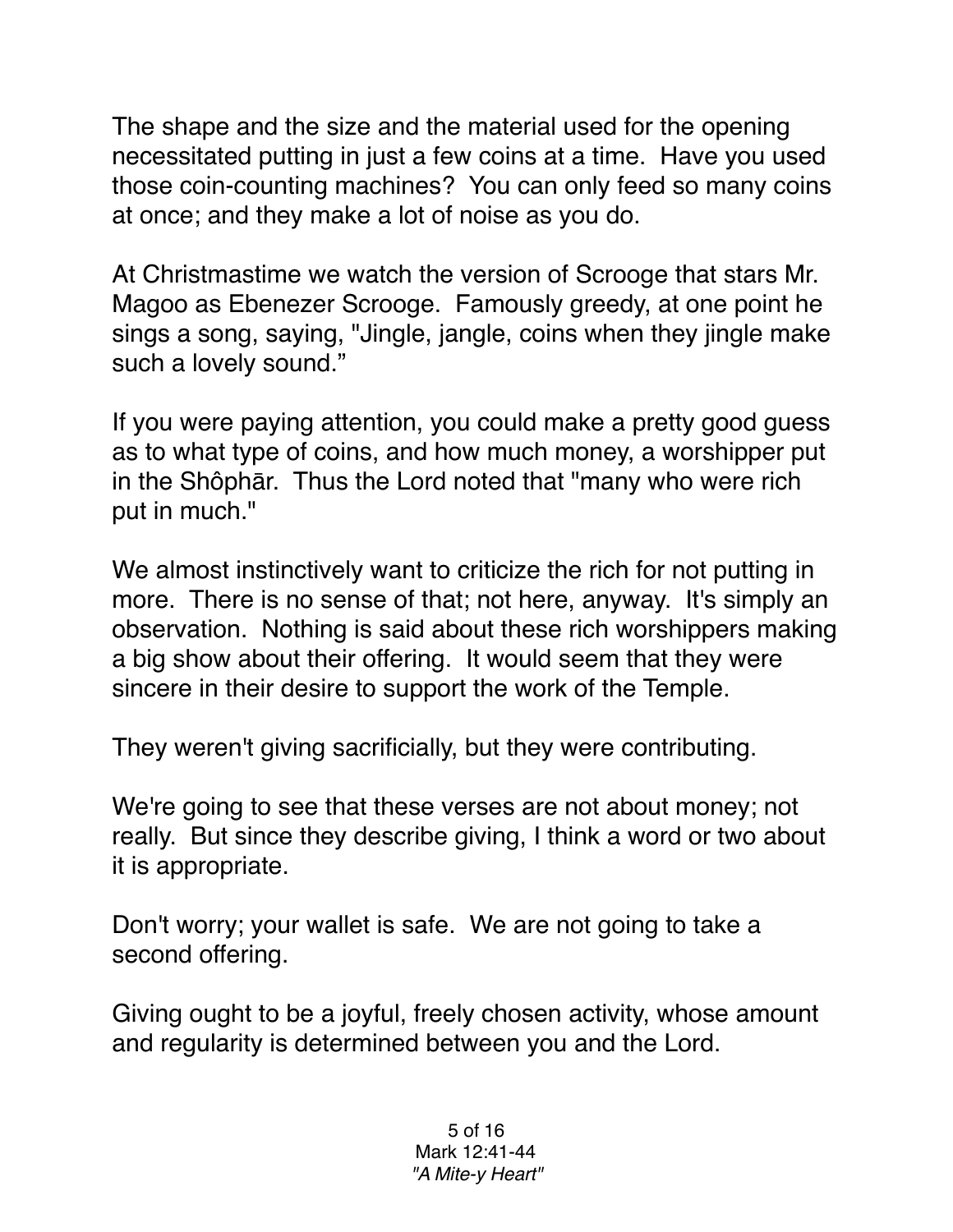Don't get me wrong. We don't take giving lightly. Giving is an important spiritual discipline and an act of worship. In one of His talks, Jesus said "**when** you give," not "**if** you give." And He spoke of it as having similar priority as praying and fasting - so it is definitely something important and spiritual.

People have financial advisers. A good one will review your portfolio, and your investments, then suggest strategies for maximizing your money.

The Lord is a great financial adviser. It's a good idea to ask the Lord if your current strategy for giving is furthering God's Kingdom. One way you'll know you're giving is furthering the Kingdom is if it is sacrificial; because *sacrifice* is another principle of New Testament giving.

To summarize: Your giving should be joyful, freely chosen, regular, and in an amount determined between you and the Lord that requires some level of sacrifice.

Mar 12:42 Then one poor widow came and threw in two mites, which make a quadrans.

I'm terrible at converting foreign currency. I simply cannot do the math in my head.

The "mite" was a Greek copper coin, the smallest coin in use. Mark at once related it to the coinage with which his Roman readers were familiar. The quadrans, the smallest Roman coin in use, was one-fourth of the copper coins. Her gift therefore had the value of one-sixty-fourth of a common laborer's daily wage.

Please check my math, but I think that's about \$1.00 considering the current minimum wage in California.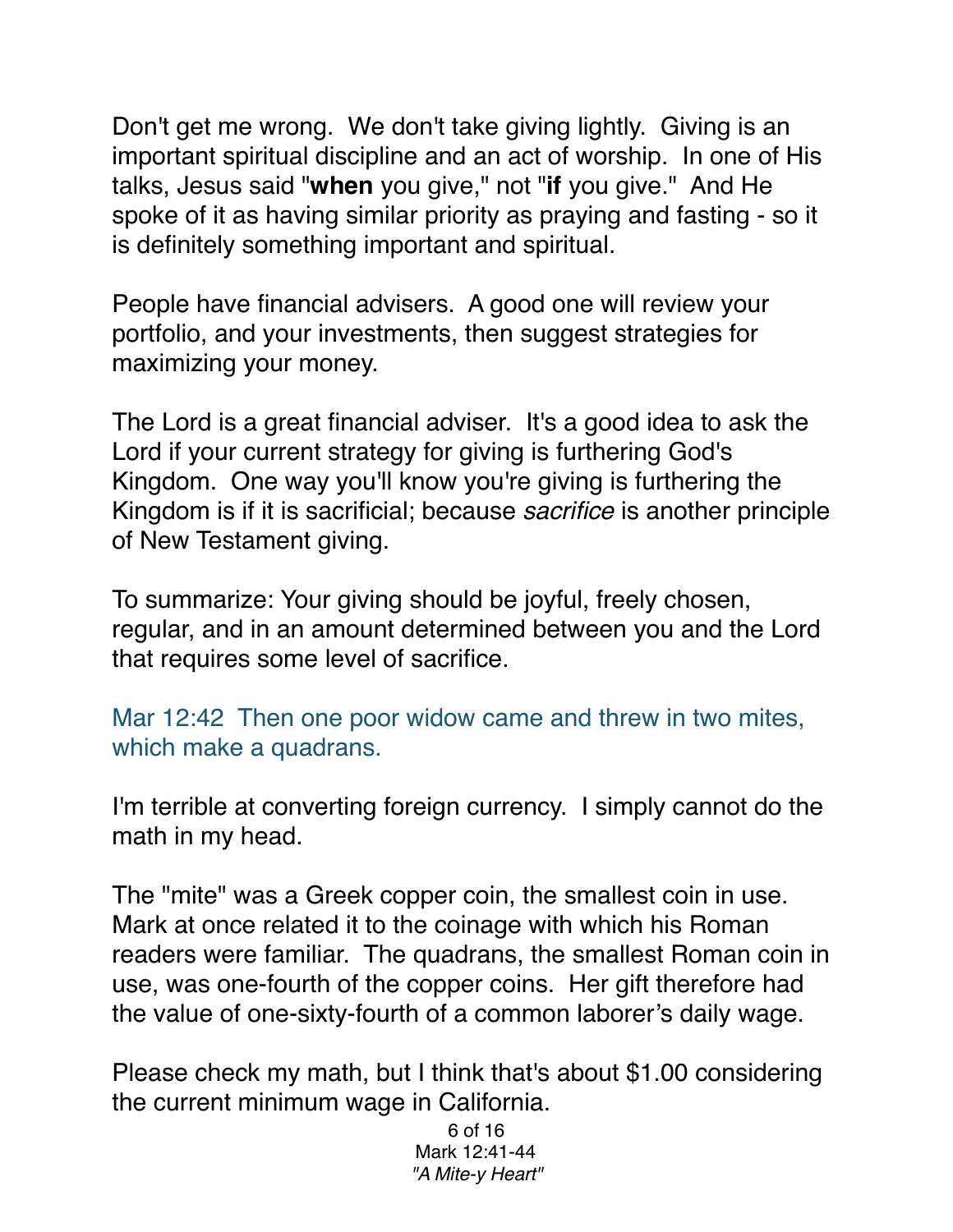This poor widow, at that precise moment, was what Jesus came to see. It's what He was watching to see. She was the greatest sight in the Temple that day.

Let's put that into perspective. In just two verses, at the beginning of chapter thirteen, we will read,

Mar 13:1 Then as He went out of the temple, one of His disciples said to Him, "Teacher, see what manner of stones and what buildings are here!"

The disciples of Jesus were mostly simple, rural Galileans. Mainly fishermen. They weren't big-city boys. Jerusalem was a place of wonder for them, and especially the Temple.

The first century Temple is sometimes called Herod's Temple. King Solomon had built the first Temple, which was destroyed when Jerusalem fell to the Babylonians in 586BC. The second Temple was built by the Jews after they returned from their seventy-year exile. The person chiefly responsible for its construction was Zerubbabel. The books of Ezra and Nehemiah describe the building of Zerubbabel's Temple.

Herod the Great undertook the construction of a magnificent Temple on the same site, partly to win favor from the Jews and partly to further his already well-deserved reputation as the genius builder of outstanding public and private buildings.

It was still considered the second Temple, not a third, because it was a build-out.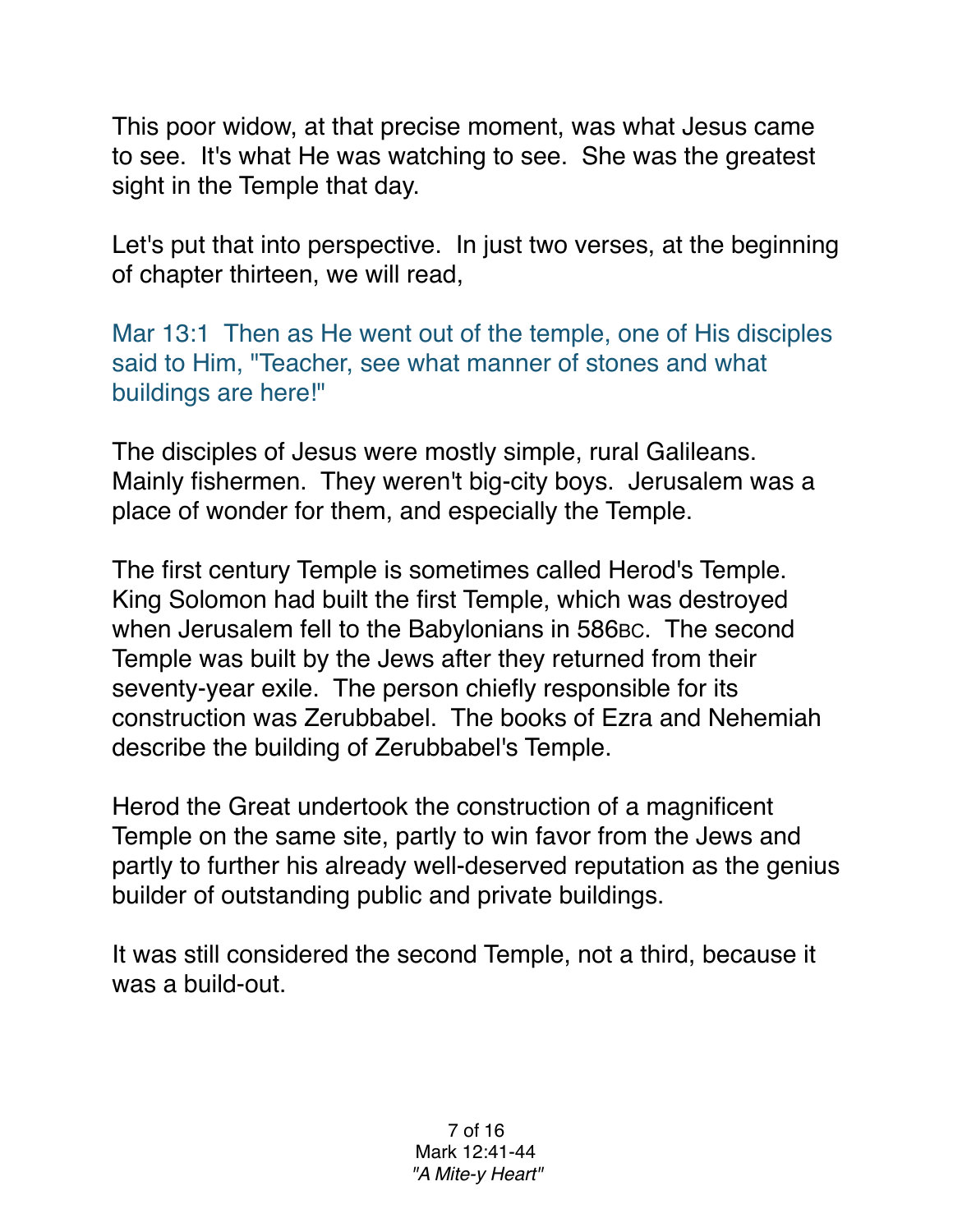I discovered something interesting, that I did not know. Construction was started in 20BC, but was not completed until 64AD. The work went on for 60 years after Herod died in about 4AD.

*The Temple was still under construction when we read the New Testament Gospels.*

I think the ongoing construction added to the disciples' excitement. Every year, when they pilgrimaged to Jerusalem for one of the three major feasts, the Temple would be further along, having some new feature they could marvel at.

It's like your anticipation watching them build the new Star Wars Land at Disneyland.

The Temple area measured about thirty-five acres, crowning the highest point in the city of Jerusalem.

They employed 10,000 skilled laborers and, according to the historian Josephus, since the laity could not enter certain parts of the building, 1000 Levites were specially trained as builders and masons. They carried out their work so efficiently and carefully that at no time was there any interruption in the sacrifices and other services.

Stones averaged 10 tons, but some weighed up to 400 tons. The walls were about the height of a twenty story building.

Although the entire structure was called the Temple, the true Temple was the Holy Place and the Holy of Holies. A building of shining white marble and gold, with bronze entrance doors, it was said that you could not look at the Temple in daylight as it would blind you.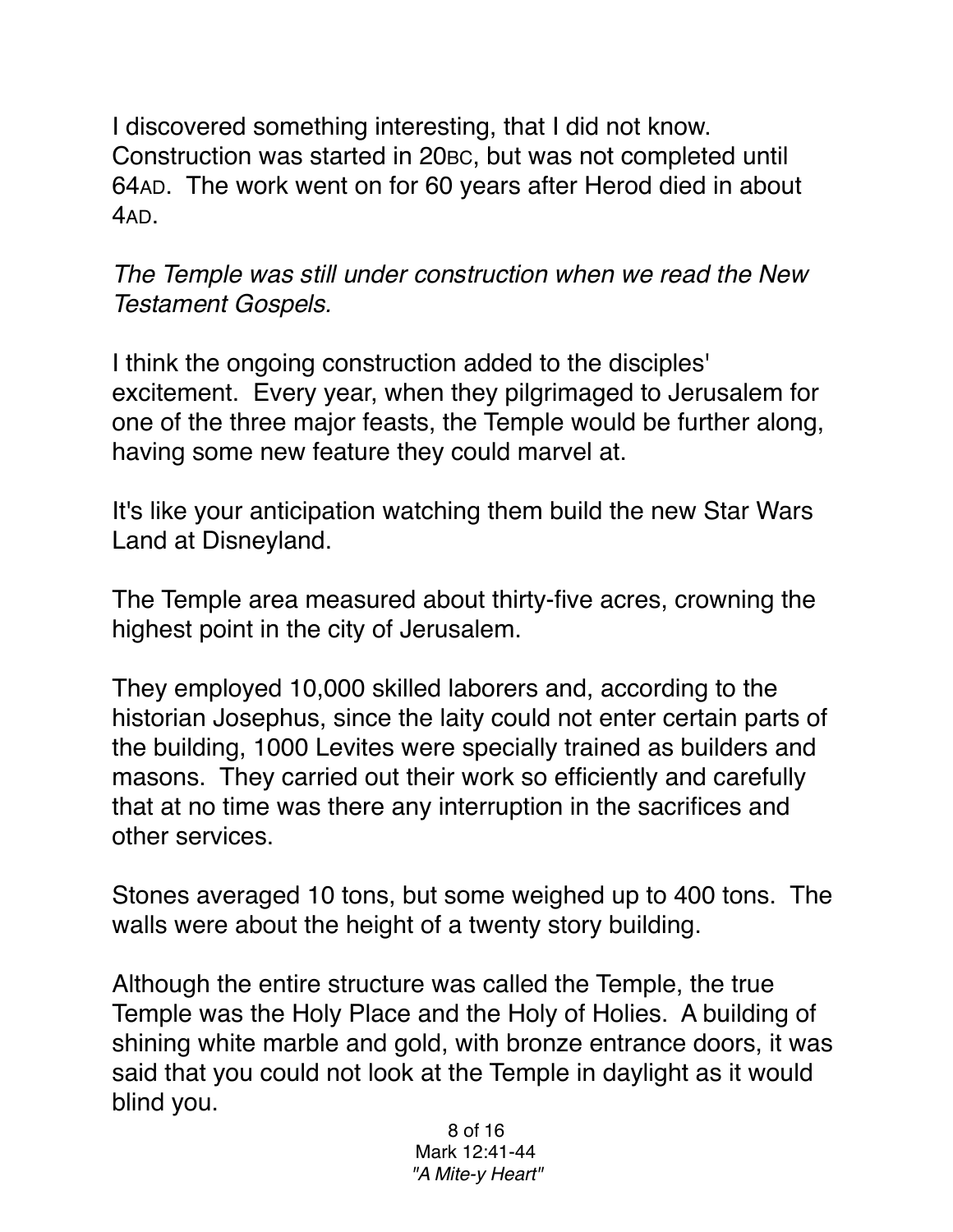## Listen to this description of the activity in the Temple:

On their arrival pilgrims could hear the sounds of the Levites who sang and played musical instruments at the entrance. The pilgrims would circle around the Temple seven times and then watch the various rituals, sit under the columned porticos that surrounded the plaza and listen or talk to the rabbis.

This wasn't the first time the disciples had seen the Temple, but every time they did, it wowed them.

In the midst of all that opulence and activity, the most noteworthy thing, the most beautiful, the thing dearest to Jesus, was the offering of this poor widow. She and her two measly mites were greater to Jesus than the structure and its activities. All of Heaven paused as she dropped her two mites, while all on earth overlooked her.

We like to see magnificent sites. We travel great distances, at much expense, to see them. Some are genuinely breathtaking.

You know what takes away God's breath? (If I might use that expression).

You do. I do.

Or, at least, we can. We take God's breath away when He is our greatest treasure, and when He sees that expressed in and through our lives.

We're going to read, in verse forty-four, that this poor widow gave everything she had, her entire livelihood, holding nothing back. It was a physical representation of the spiritual reality that her life was a living sacrifice, offered totally to God.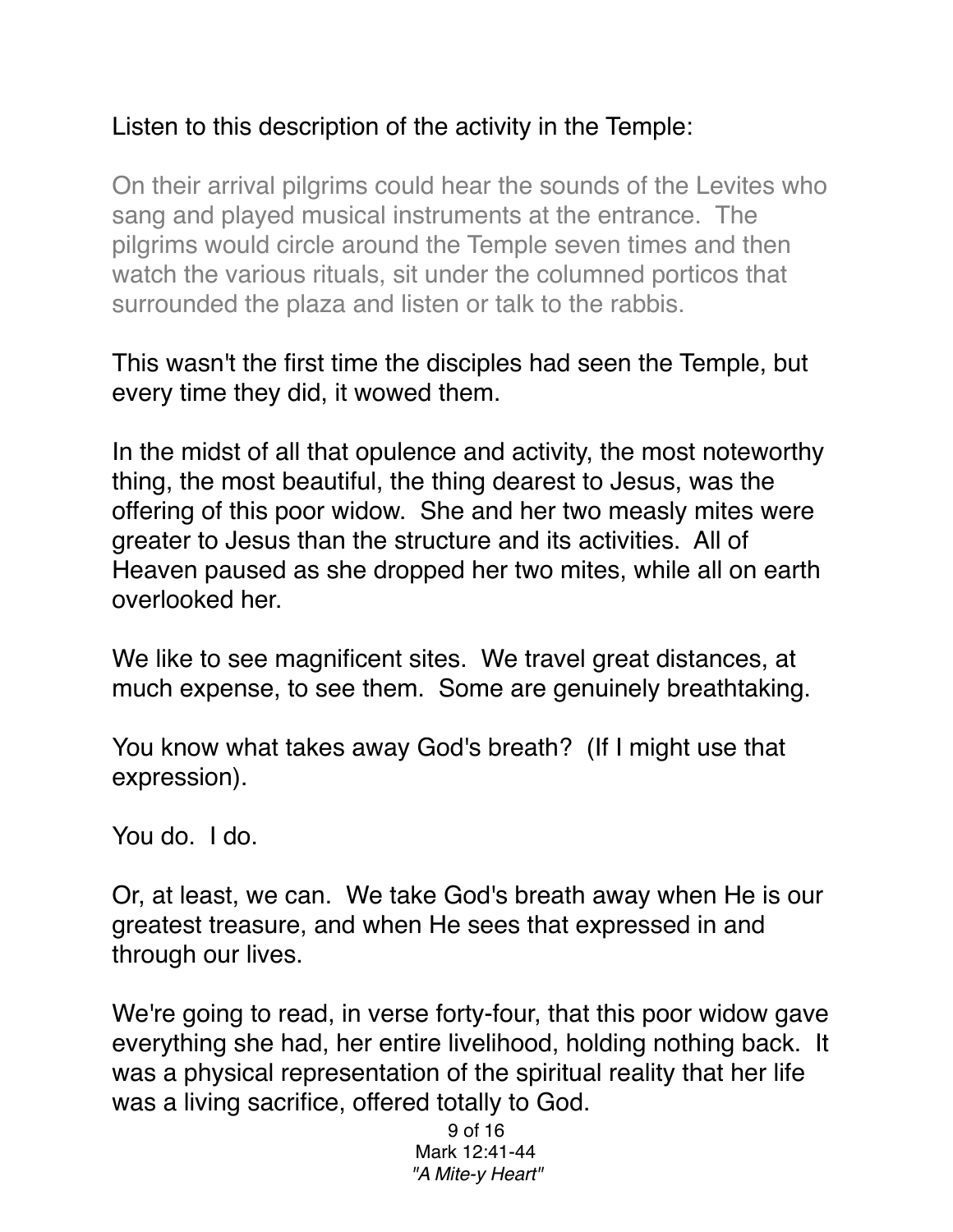Have you heard the story of the pig and the chicken? A pig and a chicken lived on a farm. The farmer was very good to them and they both wanted to do something good for him.

One day the chicken approached the pig and said, "I have a great idea for something we can do for the farmer! Would you like to help?"

The pig, quite intrigued by this, said, "Of course! What is it that you propose?"

The chicken knew how much the farmer enjoyed a good healthy breakfast. He also knew how little time the farmer had to make a good breakfast. "I think the farmer would be very happy if we made him breakfast."

"I'd be happy to help you make breakfast for the farmer! What do you suggest we make?"

The chicken answered, "The farmer loves bacon and eggs!"

The pig, very mindful of what this implied, said, "That's fine, but while you're making a contribution, *I'm making a total commitment!"*

While others in the Temple made their contributions, the poor widow made her total commitment.

The apostle Paul told us to offer ourselves as living sacrifices. It must therefore be possible, along our way home, to do it.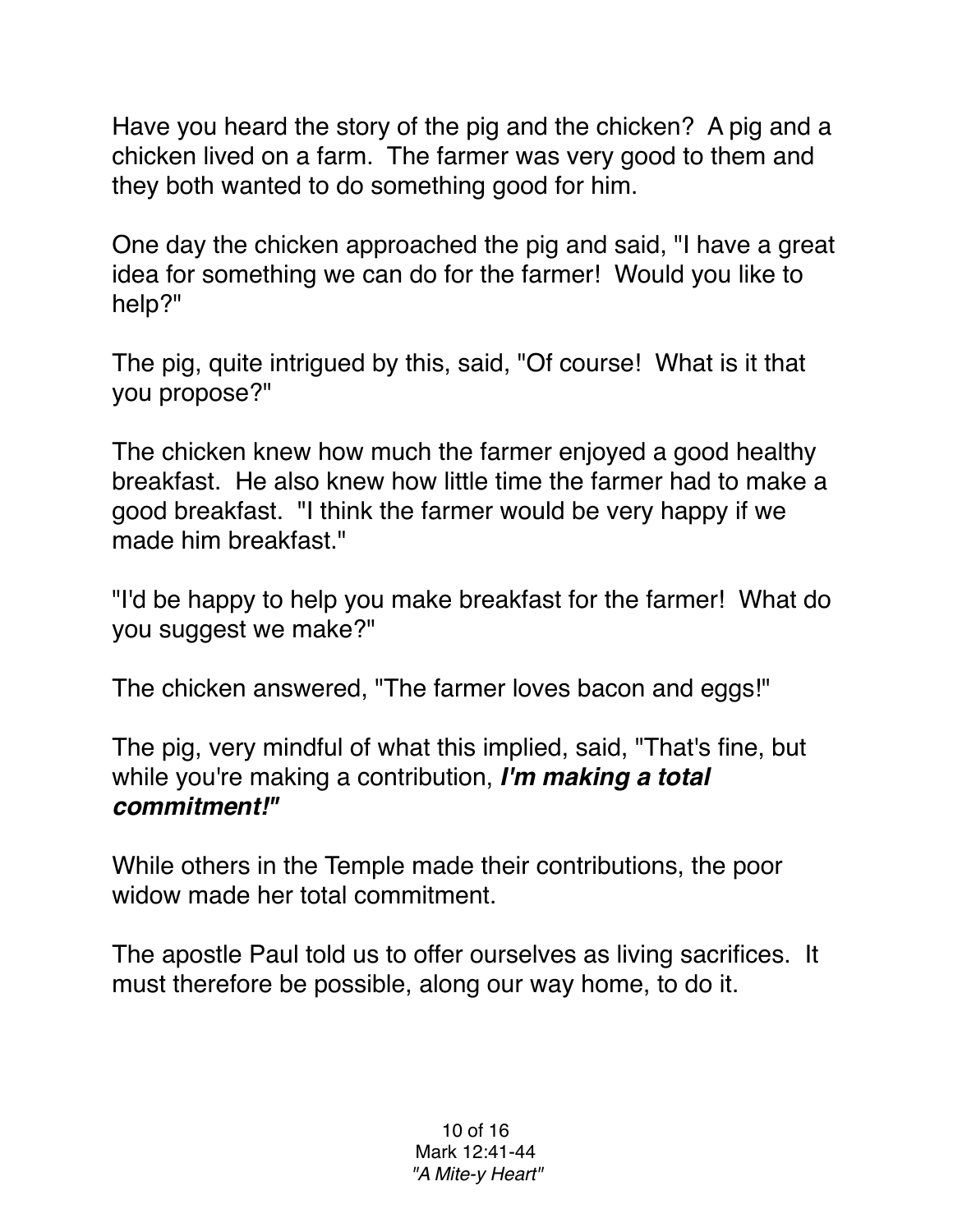Everyday I have opportunities to bear fruit by abiding in Jesus. As I do, I'm totally committed to Him, and my life is being offered as a living sacrifice. I simply yield to Him, and I am then enabled by Him to do His will.

Ah, but the world and the devil appeal to my flesh, and I don't always bring forth fruit. I sometimes yield to the flesh, not the Spirit.

No worries; I can repent, and Jesus gives me endless second chances from His boundless grace.

(BTW: If you've never read it, or if it's been a while since you have, make it a point to read *Why Grace Changes Everything,* by Pastor Chuck Smith).

Through all my ups and (mostly) downs, He is watching me. Not to clobber me, but to rejoice over me, as moment-by-moment and day-by-day He molds and shapes me into His own image.

The earth... Our solar system... Our galaxy... The universe... Only exist as an environment in which the Lord can watch me... Watch you... And take delight.

#2 Jesus Watches To Say What Your Treasure Will Be (v43-44)

I said earlier that this account wasn't about the money. If it were, then what Jesus said next would make no sense. He's going to insist that the two mites were greater in value than all the other contributions combined.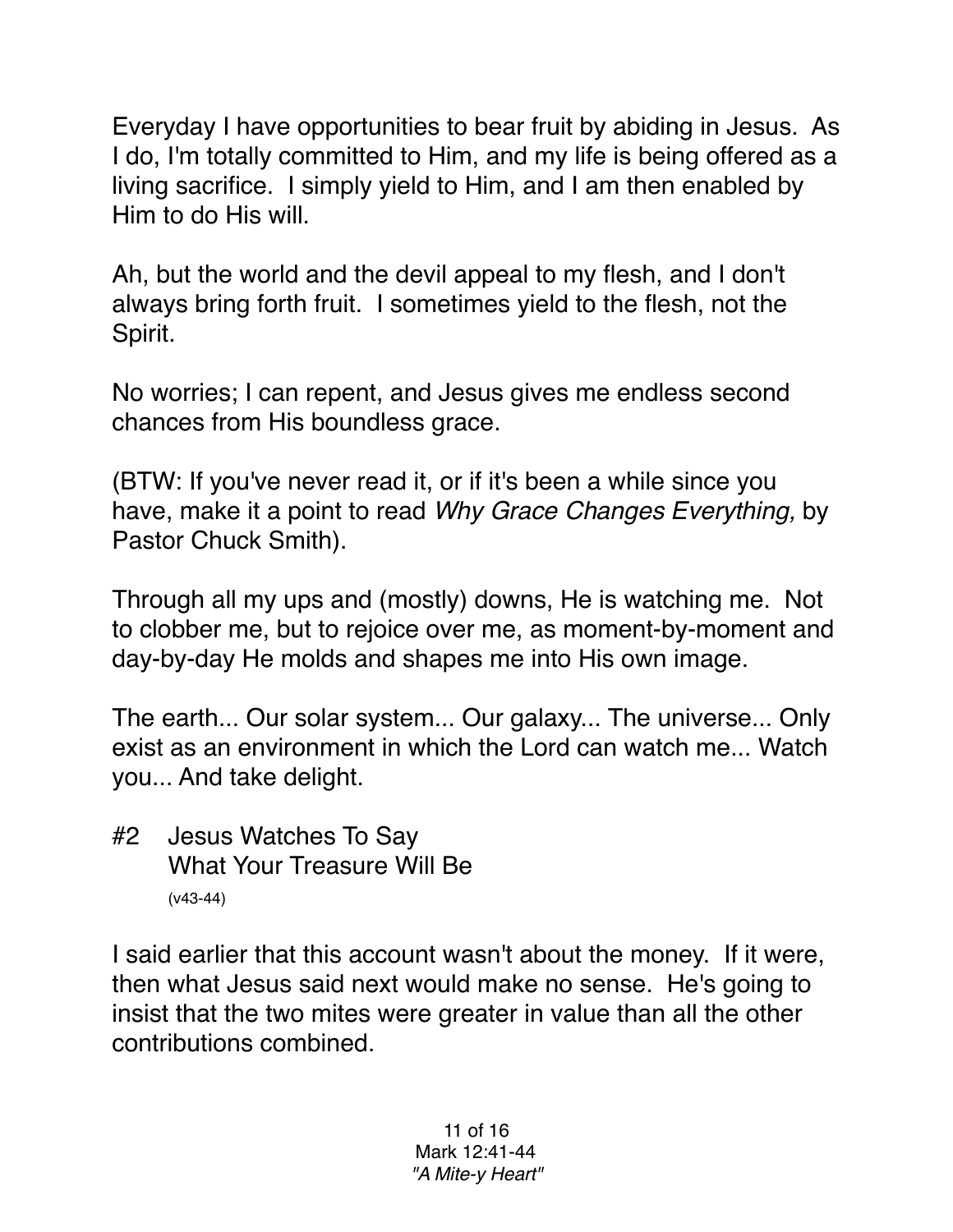Mar 12:43 So He called His disciples to Himself and said to them, "Assuredly, I say to you that this poor widow has put in more than all those who have given to the treasury;

We can't immediately criticize the boys for not being with Jesus. He may have given them assignments. We said, in a previous study, that Jesus, in addition to overturning tables, prohibited foot traffic in the Court of the Gentiles, and that His disciples may have been stationed at entrances as bouncers.

Nevertheless I think we can say that it is always good to be with Jesus, and to see what He sees, and to see it from His perspective. Jesus invited the twelve to look beneath the surface, to see the spiritual, in the widow's actions.

Two mites was not "more." It was far less. This must be some heavenly math.

Thanks to heavenly math, any one of us can out-give the richest man in the world. The amount you give, in one sense, is irrelevant. What is relevant is the condition of your heart, and it's motives for giving.

Think of it this way: If you made a contribution, today, of \$1.00, it can be more valuable to God than all of the other contributions combined. And, I suppose, that in some spiritual sense, that can be true for each one of us, regardless the amount we contributed.

Mar 12:44 for they all put in out of their abundance, but she out of her poverty put in all that she had, her whole livelihood."

There is nothing wrong with giving out of your abundance. We get very excited about large offerings.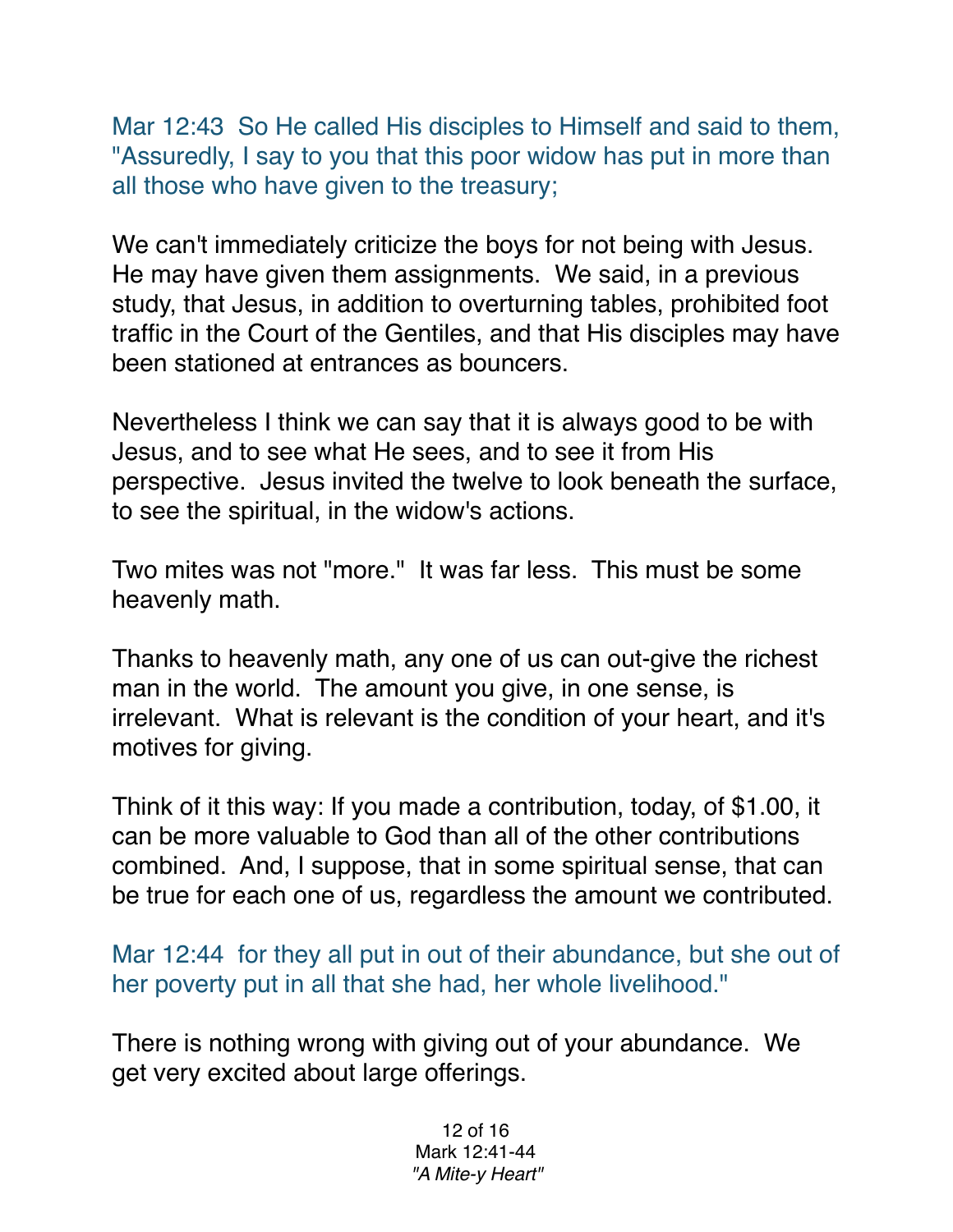Over the years we've received a few. Let's face it, money allows us to do more ministry.

The Lord is simply pointing-out that God values the giver more than the gift. The amount you give is secondary to your motivation.

That's why Jesus could say that the poor widow "put in more."

This poor widow had no idea that Jesus was watching her. As far as we can tell, she never heard His commendation of her giving. She didn't know she was the basis of a powerful teaching, that has endured through the centuries.

This is one reason we downplay recognition for giving. I don't think plaques on furniture in the church, or bricks with your name on them, are things that really honor God.

Can you imagine Jesus commissioning a plaque that said, "This is the Poor Widow's Shôphār?"

There's another sense of the phrase, "she put in more." We are told, in several places in the Bible, that we have the opportunity, while on the earth, to store up treasure, or rewards, in Heaven.

While the widow put her coins in the Shôphār, they were being put in her heavenly account as well, at a much greater valuation.

The widow's two mites may convert to a quadrans on the earth, but in Heaven they translate into a fortune, where there is no chance of deterioration or theft.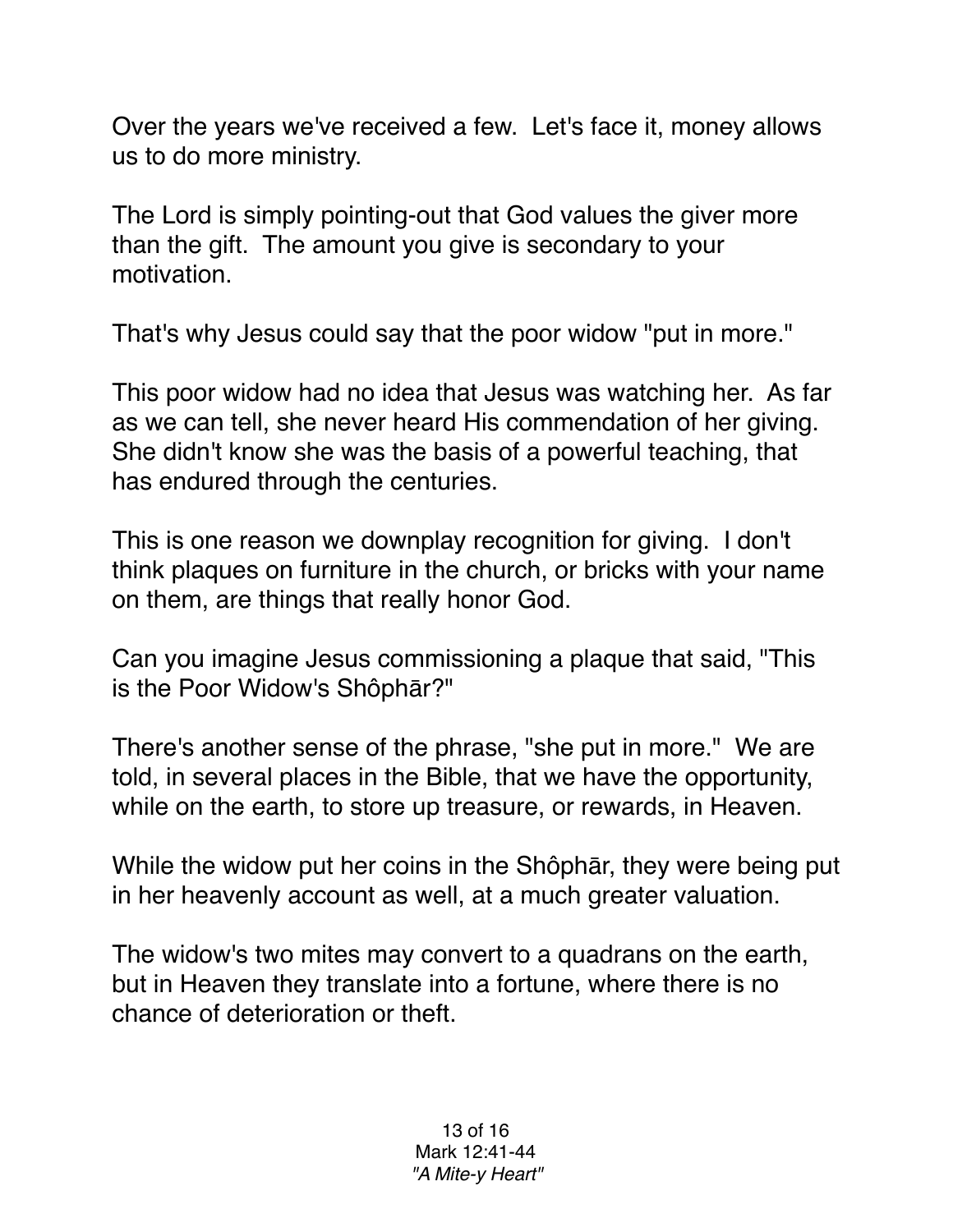Many of you probably lost money in your investments this week due to the British deciding to leave the European Union. They're calling it Brexit. USA Today ran an article titled, *Dow Slammed Again on 'Brexit Blues,' Drops 260 Points.*

In Heaven, your investments can only gain.

What if I told you that some fund would only gain, and that it would gain astronomically? You'd put more in, wouldn't you?

"Put in more" is a great slogan for encouraging spiritual investing.

This widow put in her entire livelihood. But are we to suppose that she *always* gave every cent to the Lord's treasury?

I'm gonna go on record and say, "No," because, at some point, she needed to eat.

I'm not trying to take anything away from her commitment; it was extraordinary. I simply do not want us burdened thinking that we must take vows of poverty.

Jesus once told a rich young ruler to sell everything, give to the poor, and follow Him. He didn't tell everyone to do that.

Christianity does not demand we divest of everything we own and live day-by-day.

Somewhere between selling everything, and giving out of our abundance, is where we live, and where we give. I cannot set the bar for your lifestyle. We read in Romans 14:4, "Who are you to judge someone else's servant? To their own master, servants stand or fall..."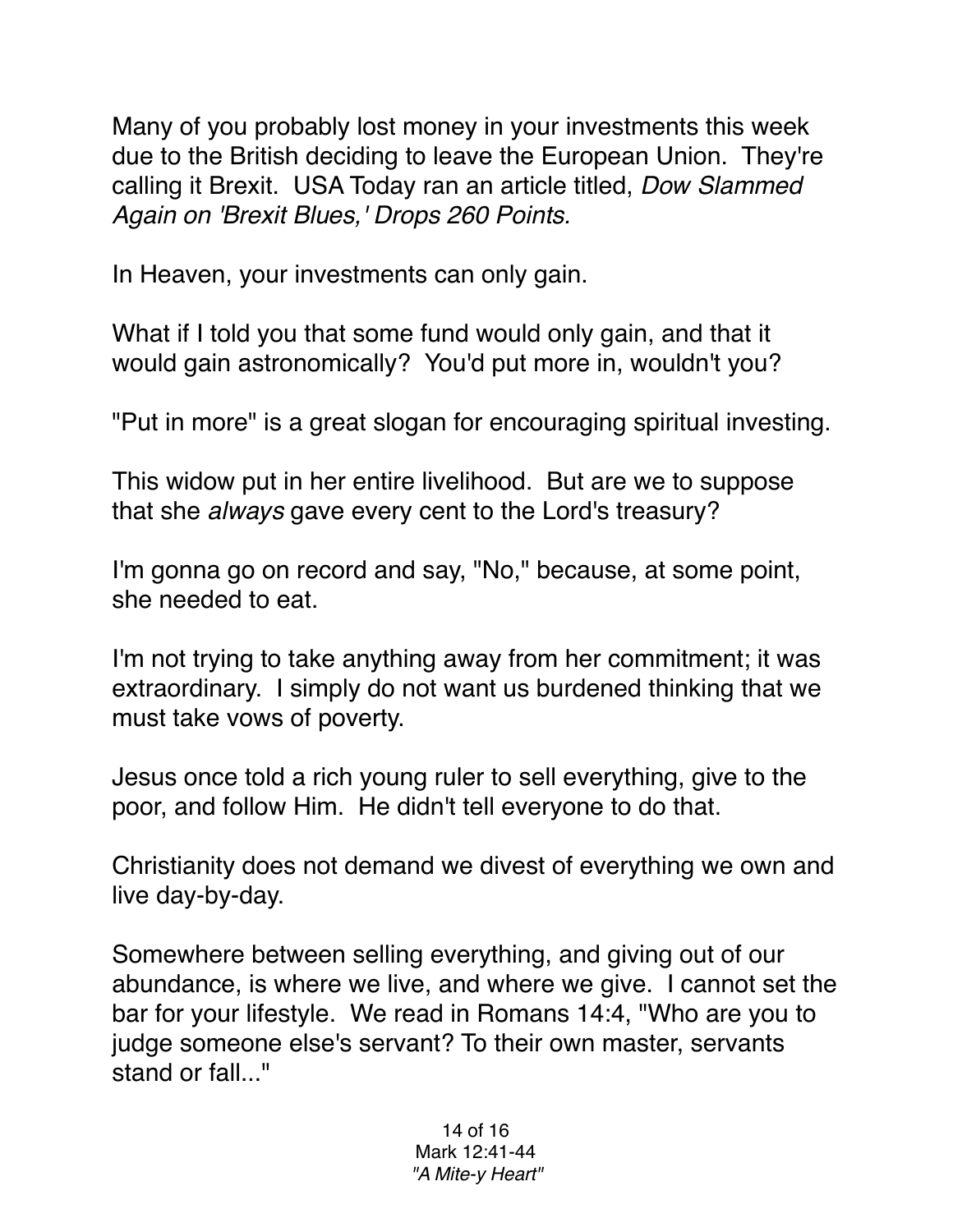While your giving is always to be sacrificial, there will be times in your Christian walk that you will have the opportunity to give above and beyond. To take a risk. To do something God is leading you to do, even though it makes no financial or logical sense.

You might give your grocery money for the week to someone who needs it... Or your house payment... Or your gas money.

There are thousands of scenarios where an investment opportunity will present itself; a heavenly investment opportunity.

Jesus is watching you to see where your treasure will be. He wants to heap reward upon reward upon treasure in Heaven, reserved for you.

God is not stingy. If anything, He is extravagant. Read the description of the city we are going to live in, the New Jerusalem. You can find it in the last two chapters of the last book of the Bible, The Revelation of Jesus Christ.

It is constructed from precious metals and gemstones. It features, for example, streets of transparent gold, and twelve humongous gates, each made from a single pearl.

God is a giver. "For God so loved the world that He **gave** His only begotten son..."

In his final address to the Ephesian elders, the apostle Paul reminds them one more time of his own example when he had been with them. Then Paul told them to remember the words of the Lord Jesus, that He Himself said, "It is more blessed to give than to receive."